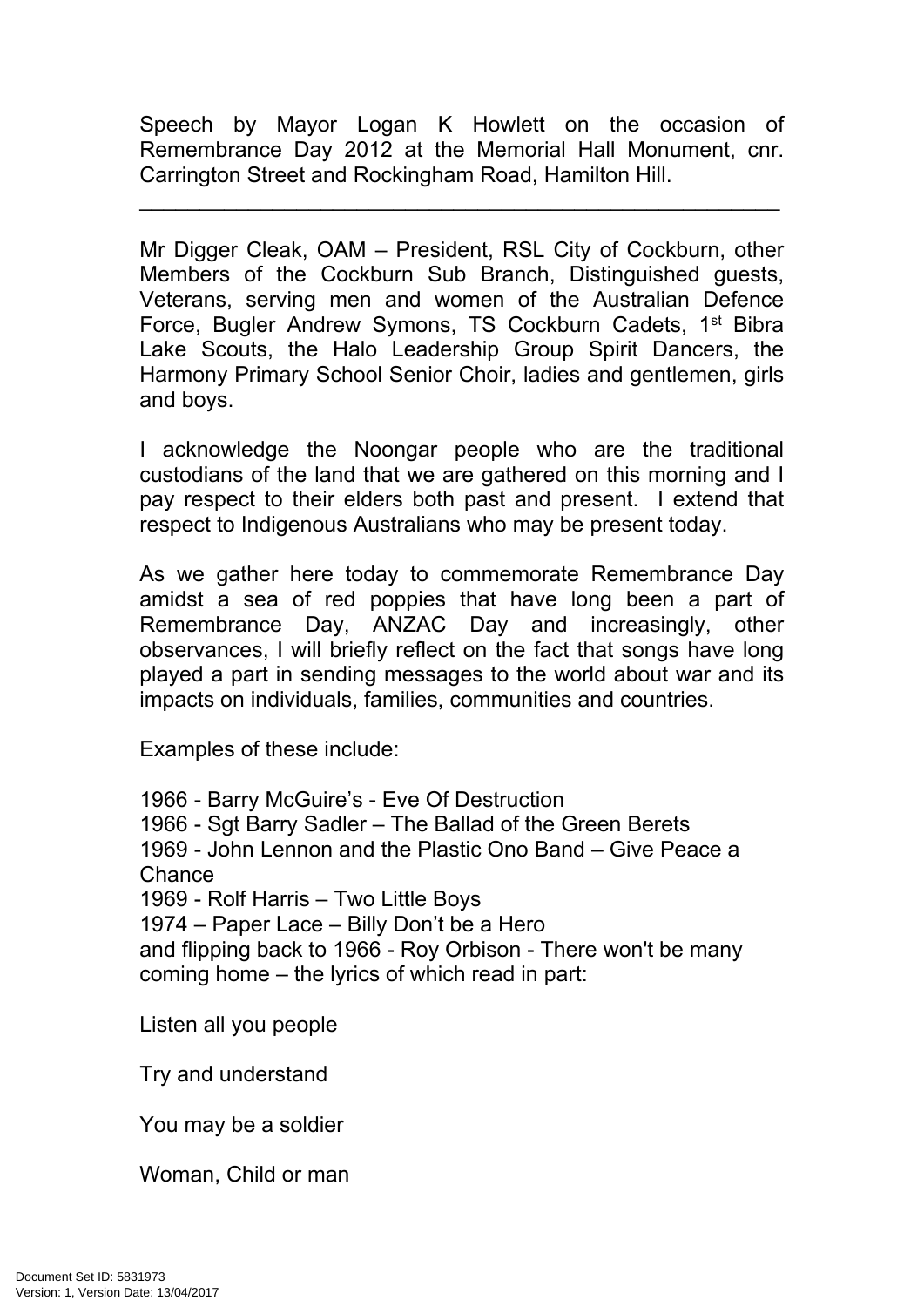But there won't be many coming home

No, there won't be many coming home

oh, there won't be many

Maybe ten out of twenty

but there won't be many coming home

Whatever our understanding of songs about war and the messages they send.

It is true that thousands of men and women left our shores and many didn't come home.

It is true that homefires kept burning for love ones who had ventured away from home, many for the first time.

It is true that for many of those who came home, life would never be the same.

It is true that visible wounds healed over time.

It is true that those wounds that were not so visible took longer to heal and for some they have never healed.

Perhaps the red poppies that adorn our jackets today provide an answer.

I'll recite a short story that I saw many people stop and read as they approached us to purchase a poppy over the past few days.

It can be found on the RSL website.

It is titled: Why We Wear a Poppy on Remembrance Day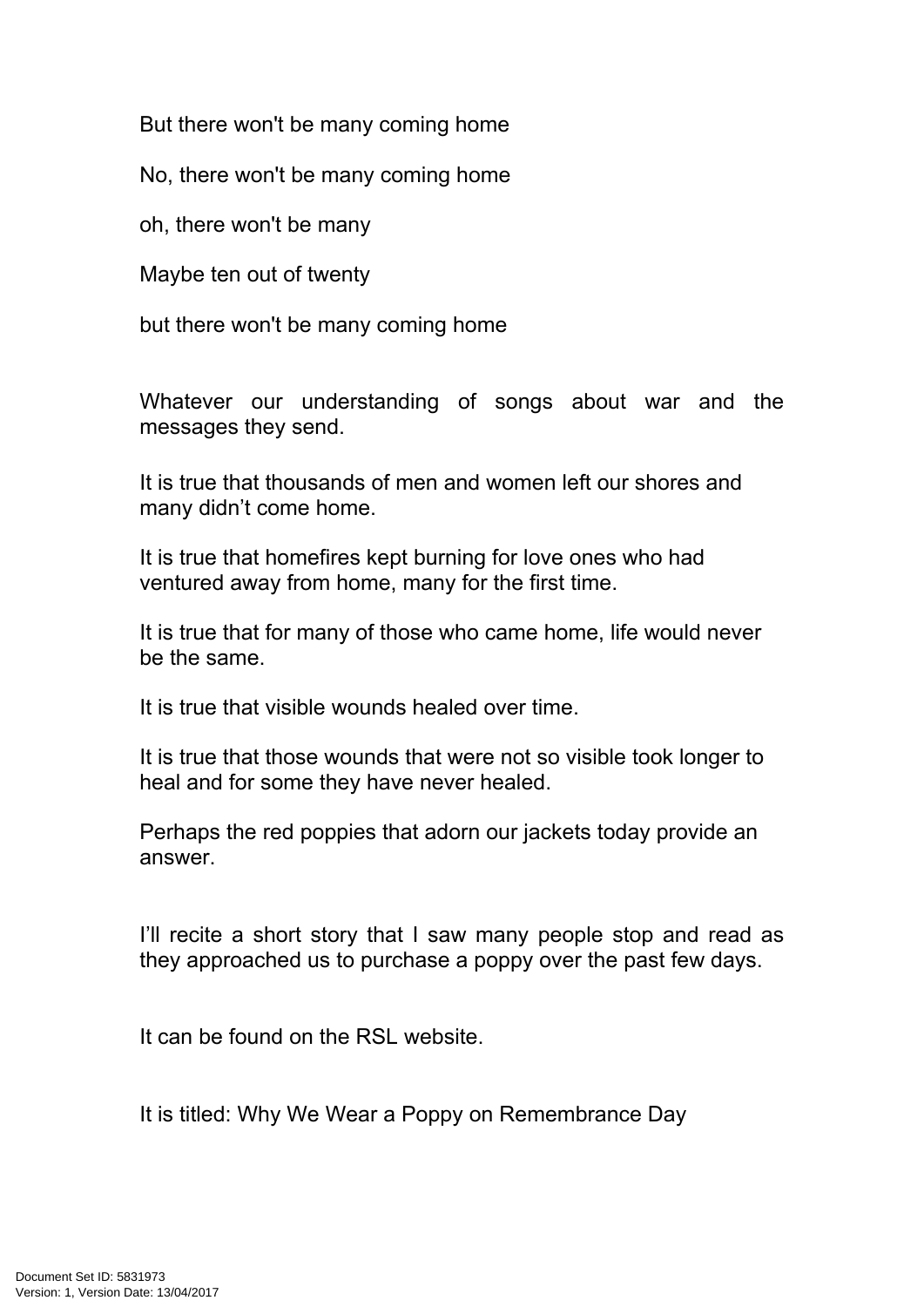"Please wear a Poppy," the Lady said, and held one forth, but I shook my head.

Then I stopped and watched as she offered them there and her face was old and lined with care, but beneath the scars the years had made there remained a smile that refused to fade.

A boy came whistling down the street, bouncing along on carefree feet. His smile was full of joy and fun, "Lady" said he, "Can I have one." When she pinned it on he turned to say, "Why do we wear a Poppy today?"

The Lady smiled in her wistful way and answered, "This is Remembrance Day, and the Poppy there is a symbol for the gallant people who died in the war. and because they died, you and I are free. That's why we wear a Poppy you see.

I had a boy about your size, with golden hair and big blue eyes. He loved to play and jump and shout, free as a bird he would prance about. As the years went by he learned and grew and became a man, as you will too. He was fine and strong with a boyish smile but he seemed with us such a little while.

The war broke out and he went away, I still remember his face that day when he smiled at me and said 'goodbye', I'll be back soon Mum, so please don't cry. But the war went on and I had to stay, and all I could do was wait and pray.

His letters told of the awful fight (I can see it still in my dreams at night) with tanks and guns and cruel barbed wire and mines and bullets, the bombs and fire till at last, at last, the war was won, and that's why we wear a Poppy, my son."

The small boy turned as if to go, then said, "Thanks I'm glad I know. That sure did sound like an awful fight, but your son, did he come all right?" A tear rolled down each faded cheek, she shook her head, but didn't speak.

I slunk away in a sort of shame, and if you were me you'd have done the same for your thanks, in giving, is oft delayed, tho' our freedom was bought and thousands paid.